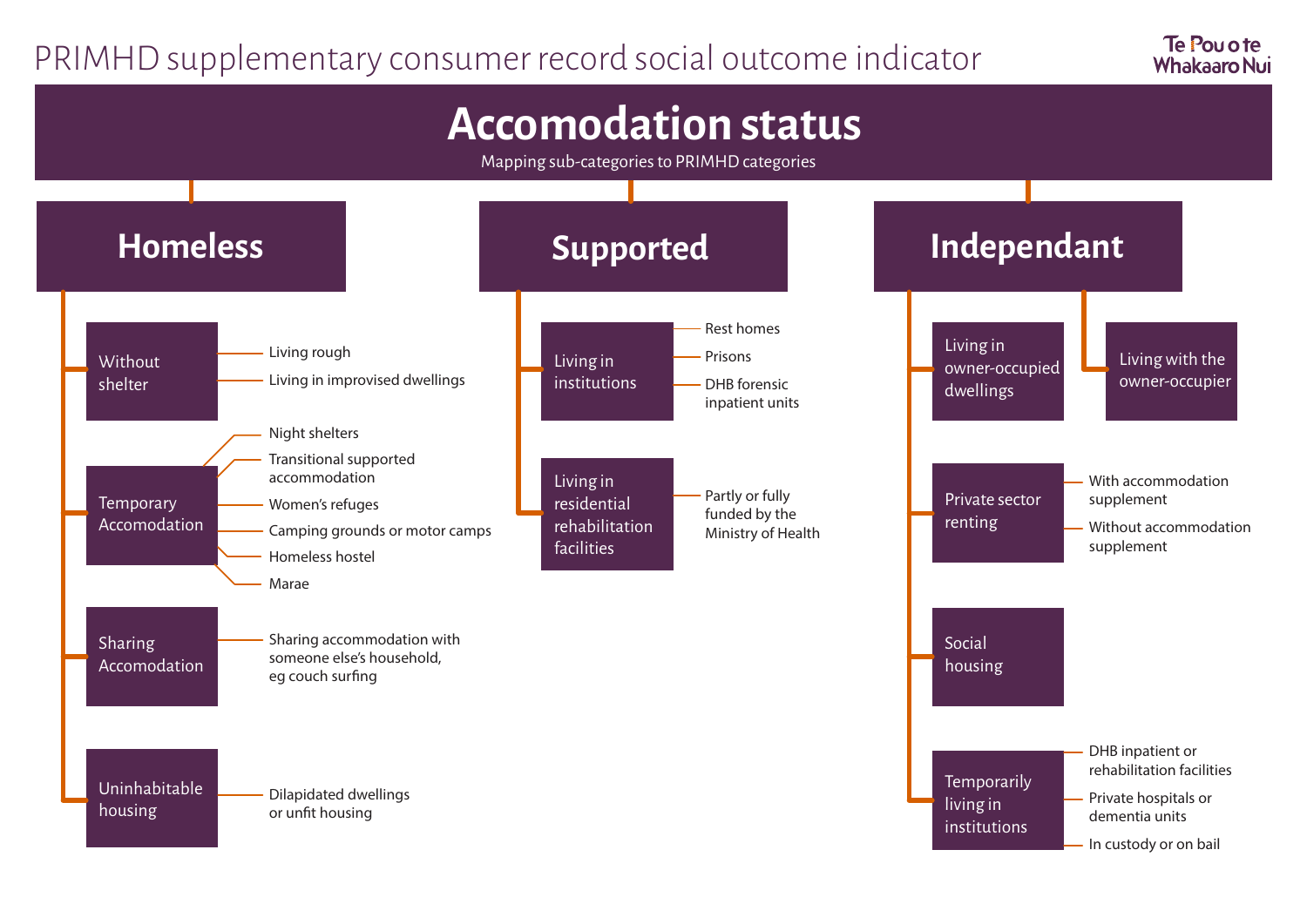## PRIMHD supplementary consumer record social outcome indicator

Te Pou o te **Whakaaro Nui** 

## **Education/training status**

Mapping sub-categories to PRIMHD categories